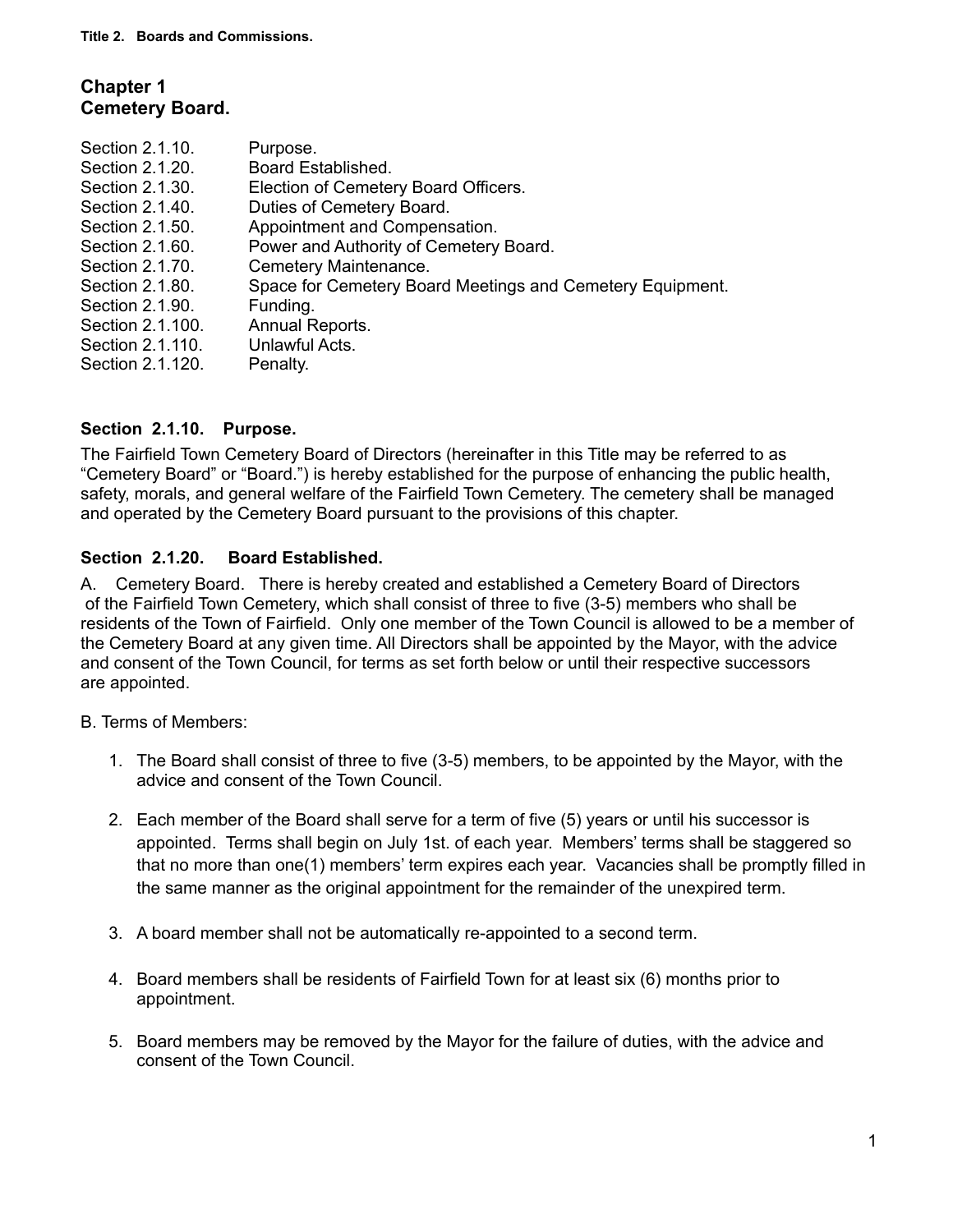**Section 2.1.30. Election of Cemetery Board Officers.** A Chairperson and Vice-Chairperson shall be elected by a majority of the Cemetery Board annually at the next regularly scheduled meeting after June 30 and at other times as required. A quorum must be present to elect the Chairperson and Vice-Chairperson. If a quorum is lacking, the Board will hold an election at the next regularly scheduled meeting at which a quorum is available.

- 1. The Chair and Vice-Chair shall serve terms of one (1) year. No member shall serve as Chair for more than three (3) consecutive terms.
- 2. In the absence of the Chair, the Vice-Chair shall have all the power of the Chair.
- 3. The Chairperson shall preside at all Cemetery Board meetings and have the powers generally assigned to such offices in conducting the meetings.
- 4. Other Responsibilities of Chair, Delegation to Vice-Chair. The Chair may delegate duties to the Vice-Chair, or may authorize the Vice-Chair to perform specific duties during his/her absence or in the case of his/her disability to perform necessary Board functions in a timely manner.
- 5. Managerial Responsibilities. The Chair shall conduct all meetings of the Cemetery Board, interface with the Mayor in the conduct and affairs of the Board and exercise management of the affairs of the Board consistent with these rules, Fairfield Town and State Law.

# **Section 2.1.40. Duties of the Cemetery Board.**

A. Agendas.

- 1. The agenda for each meeting of the board shall be prepared by the Chairperson or the Chairperson's designee and said agenda shall cover all matters of business pertaining to the operation of the cemetery that is in need of discussion or approval at that time.
- 2. Items to be added to the agenda must be approved by the Chair or designee.
- 3. The agenda may be divided into sections and continue at subsequent meetings when it is apparent that one meeting will not be sufficient to complete the scheduled business.
- 4. Copies of the agenda will be available to all Board members at least two days prior to a regular meeting date and be posted in three (3) public places and on the Public Meeting Website twenty-four (24) hours in advance of the meeting.

B. Minutes. Written minutes shall be kept of all regular and special meetings and shall be transmitted to board members following such meetings. A permanent set of minutes shall be maintained at the Town Offices, and all records of the Board shall be open to inspection during normal business hours. Copies of the minutes shall be on the Public Meeting Website.

C. Volunteers. Members of the Cemetery Board shall be deemed "volunteers" for the purposes of the Town ordinances/code, rules, regulations, and policies concerning personnel; provided, however, members shall be considered "employees" for the purposes of the Utah Governmental Immunity Act.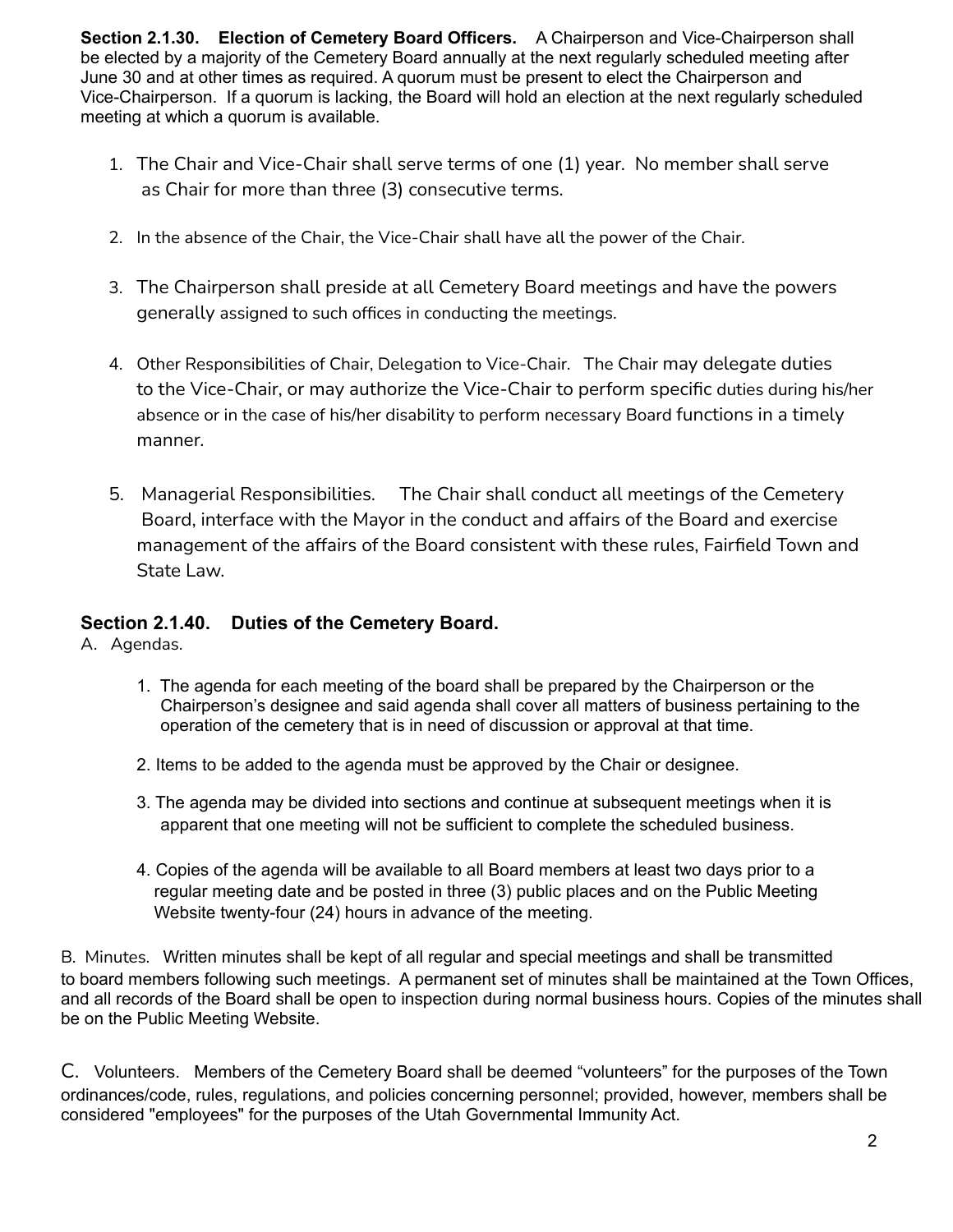D. Regular Meetings. The Cemetery Board shall meet in regular meetings at a time designated by the Directors. Special meetings may be convened at any time as determined by the Town Council or the chairperson of the board upon giving notice to all members of the Cemetery Board. The absence of a member of the board from three (3) regular meetings in any four (4) month period shall have the effect of vacating the office of the member unless such absence is authorized or approved by Board action. All meetings must comply with Utah Code Annotated Title 52, chapter 4, as amended, relating to open and public meetings

## **Section 2.1.50. Appointment and Compensation.**

A. Appointment and Compensation of Sexton. The Cemetery Board of Directors shall recommend a qualified person as Sexton to have immediate charge of the cemetery with such duties and compensation for his/her services as it shall fix and determine The Mayor, with the advice and consent of the Town Council shall appoint a Sexton upon the recommendation of the Board. The Sexton shall act as the executive officer for the Cemetery Board. The Board shall appoint, upon the recommendation of the Sexton, other personnel as needed.

Upon request of the Board, and with the advice and consent of the Mayor and Town Council, the Sexton may also be deemed a Town employee. The Sexton may be compensated as approved by the Council.

B. Appointment of Recording Secretary; Duties and Compensation. The Mayor of Fairfield, with the approval of the Town Council, shall appoint a secretary to act as the Recording Secretary to serve the Cemetery Board. The Recording Secretary or designee shall post agendas and take the minutes of all proceedings of the Board, which minutes shall be the official record of all proceedings before the Board, as approved by a majority vote of the members of the Board in attendance at a meeting where a Quorum has been established. The minutes of all meetings of the Board shall be filed in the office of the Town Recorder. All such records shall be available for public review and access in accordance with GRAMA.

Upon the request of the Board, and with the advice and consent of the Mayor and Town Council, the Recording Secretary or designee may be deemed a Town employee. The Recording Secretary may be compensated as approved by the Council.

C. Compensation for Cemetery Board of Directors. Cemetery Board Directors shall serve on a voluntary basis without compensation, but their actual and necessary expenses incurred in the performance of their official duties shall be paid from cemetery funds.

D. Use of Volunteers or Town Employees and Compensation. Upon request by the Cemetery Board, the Mayor or designee may provide the Cemetery Board with volunteers or Town employees and employee management, pursuant to the pay range tables and other employee policies established for Town employees. The funding, if approved for said employees, shall come from the cemetery budget.

E. Non-Paid Town Official. Any individual that has served as Mayor or on the Town Council or in any capacity as elected or appointed for four (4) years without compensation may purchase two (2) cemetery plots at a reduced rate as listed in the Fairfield Town Fee Schedule.

# **Section 2.1.60. Power and Authority of Cemetery Board.**

A. The board has the authority, consistent with Fairfield Town and Utah State Statute, to adopt policies and procedures for the Fairfield Town Cemetery.

- B. Upon the approval of the Town Council, the Cemetery Board shall:
	- 1. Have control of the expenditures of the cemetery fund, in coordination with the Mayor, or designee, and within the purchasing policies and budgets established by the Town Council;